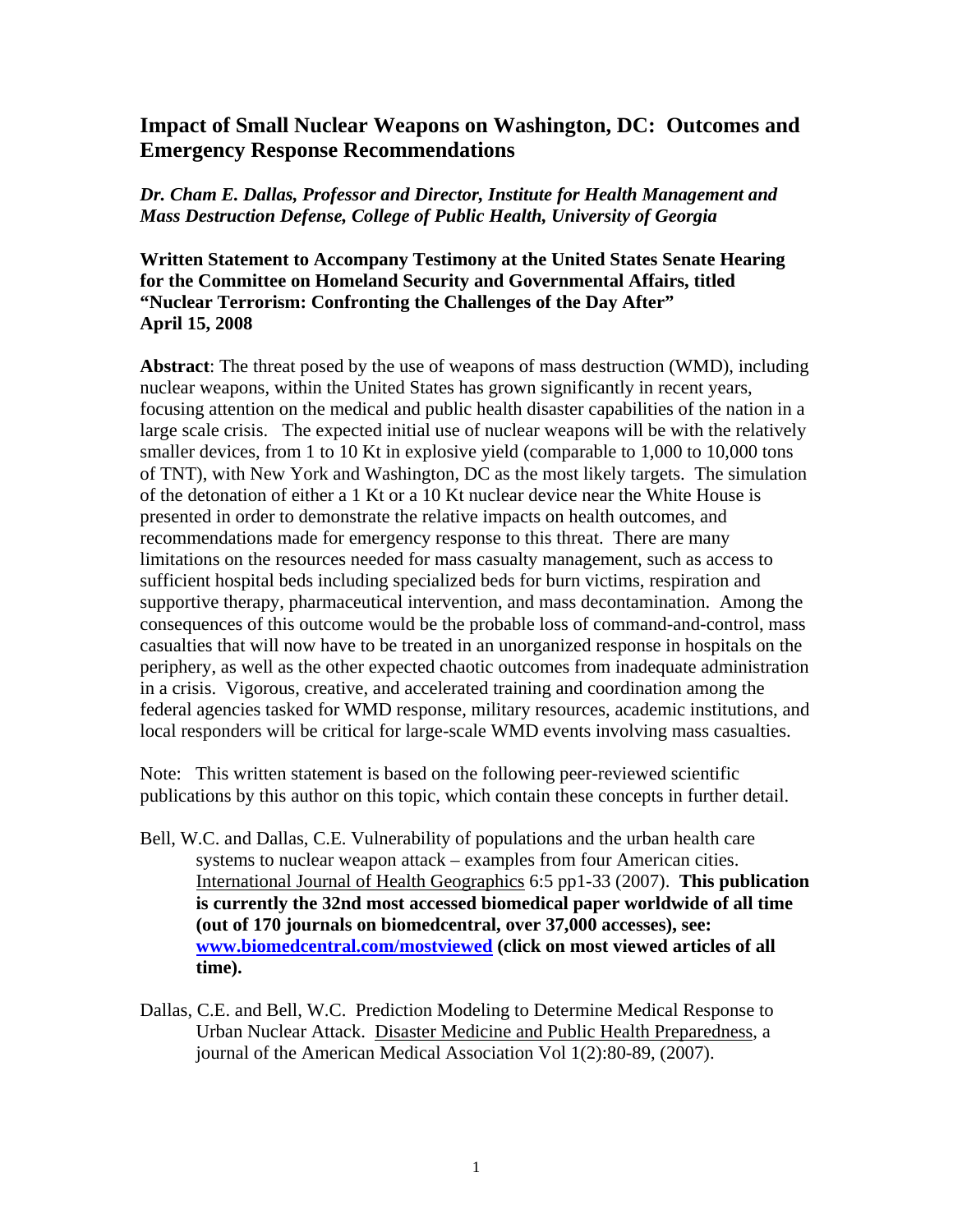## **A. Utilization of Casualty Estimates in Nuclear Emergency Response**

Without the directed use of accurate casualty distribution estimates, it is likely that past failures in mass casualty planning in large-scale medical disasters will be repeated. During the Sarin attack on Tokyo, hospitals became part of the problem when 23% of the healthcare workers became ill by unintentionally spreading the nerve agent to hospital and emergency staff workers. During the SARS epidemic in China, hospitals in Beijing and Hong Kong became "Super Seeders" of the *cornavirus* and dramatically accelerated contagion up to 250 individuals per day. A study by the American College of Emergency Physicians (ACEP) Task Force found that "little or no WMD-based expertise" existed among medical staff workers in hospitals [1]

Based on information from the National Commission on Terrorist Attacks upon the United States (9-11 Commission)[2] public hearings on the initial response show a terrible confusion among first responders that resulted in the addition of a "Catastrophic Incident Annex" to the second draft version of the National Response Plan (NRP) [3]. First responders during 9/11 suffered from an inability to communicate information concerning the scale and magnitude of the disaster, and thereby released conflicting public service information during the crisis that resulted in additional loss of life. The findings of these hearings show a critical need for a "National Strategy" for medical response to catastrophic incidents. The requirements of the Catastrophic Incident Annex exceed the CDC and HRSA benchmarks of 500 hospital beds for a population of one million needed for natural disasters. For an effective response, delineating the geographic zones in which different types of injuries are likely to be found, and delineating zones in which victims are likely to sustain multiple injuries, is critical. In the case of a nuclear explosion, thermal effects will produce very large numbers of burn casualties—a dramatic medical and security challenge that differs from routine medical emergencies or non-nuclear WMD events. Multiple trauma injuries will accompany the injuries inflicted by thermal radiation. These will be somewhat similar qualitatively to current trauma protocols, with the exception of fallout contamination, but will differ drastically on the quantitative level. Additionally, certain regions will experience the unique casualties from prompt and fallout radiation. Multiple effects make for sicker patients, slower recoveries, and greater danger of severe sickness or death—especially among the old, the young, and the infirm.

 Weather and climate has a significant effect on impacts resulting from a nuclear detonation [4]. Wind is one major factor, as wind carries the resultant fallout cloud downwind. Atmospheric stability affects the height of the typical mushroom cloud and behavior of the fallout plume, and the amount, thickness and height of clouds impact the scattering, reflection and absorption of radiation. Atmospheric conditions affect the quantity of energy absorbed, reflected and scattered, with a highly significant impact on casualty distributions. Near surface bursts create craters and large amounts of dust and solids from the ground or buildings are thrown into the air. Wind speed and direction have a tremendous impact on where fallout radiation is deposited.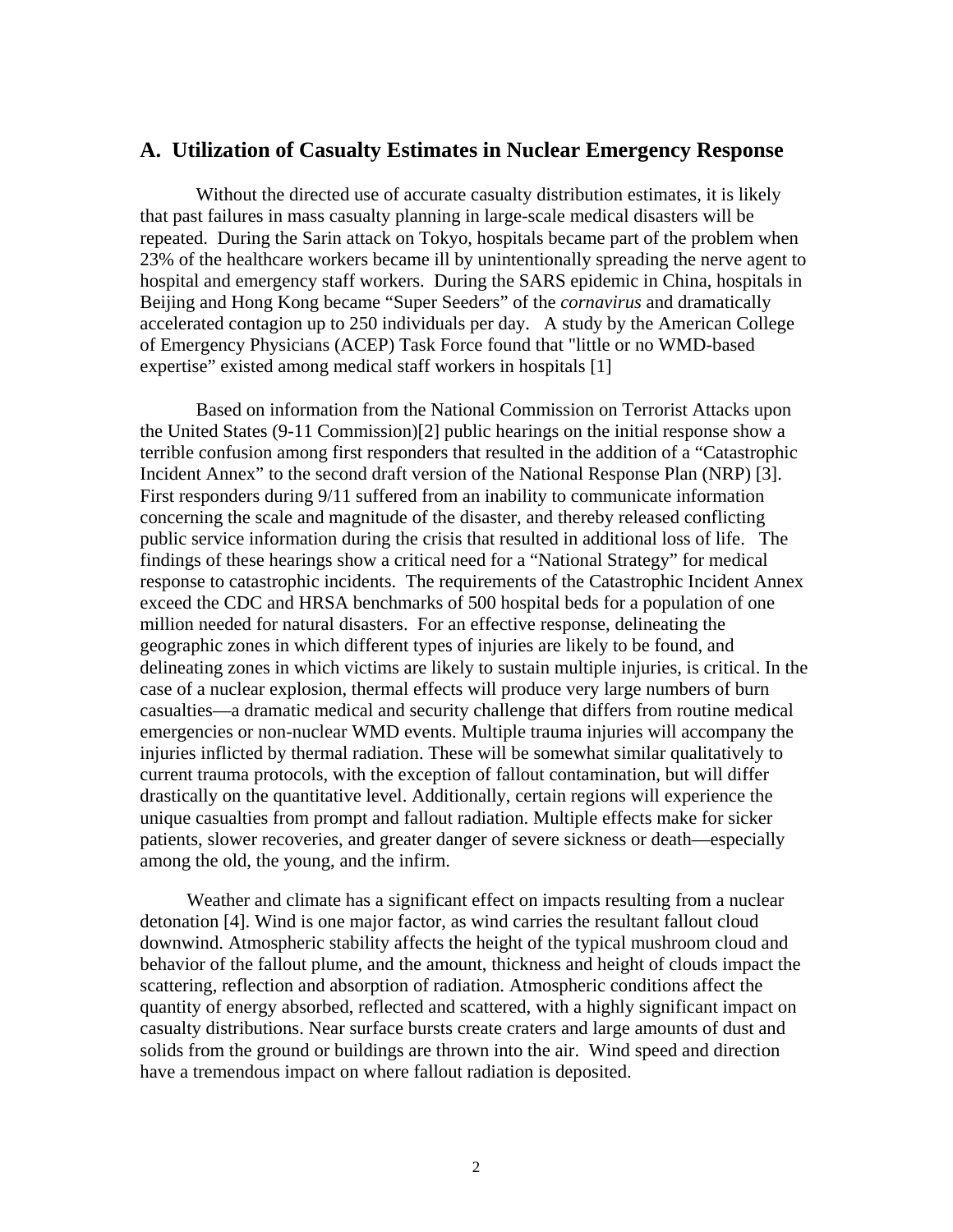# **B. Impact of Small Nuclear Weapons on Washington, DC: Outcomes**

#### **Casualty Impacts in Washington Relative to Other Urban Centers**

From the 10Kt device detonated near the White House, it could be expected that there would be at least 150,000 serious injuries, and that at least 70% of these could involve fatalities. Depending on the resources made available at the time, it is likely that there would be an attempt to evacuate as many as 500,000 people from the area, though the efficacy of such an attempt is questionable. At least 100,000 people would need decontamination by current standards, though once again it is dubious that adequate decontamination would be feasible in a timely fashion. By comparison, in more densely populated urban areas, the number of injuries could be up to 4 and 8 times higher in New York and Chicago, respectively. While this significant ratio difference is likely to be reflected in the radiation fallout induced injuries, blast and thermal injury differences between the more densely populated cities and Washington will be somewhat less. In categories such as thermal injuries, for instance, the difference is likely to be smaller, with approximately 2 and 4 times higher thermal injuries in New York and Chicago, respectively, relative to those in Washington. This will be due to a variety of interactive factors such as population density and building size/proximity.

### **Protection offered by Buildings and Vehicles**

Buildings provide various degrees of protection from radiation according to the type of construction and location. The level of protection offered typically varies between 10% and 80%. Some of the factors which affect protection include whether the building is in an urban or rural area, the roof and wall type and thickness, number of floors and location of office or home relative to other floors e.g., single story, multistory, basement, top floors, middle floors and lower floors and whether glass is shattered by blast [5, 6]. Blast damage greatly reduces the protection factors through the blowing in of doors, loss of roof integrity, and breaking of windows. At Hiroshima, windows were broken at a radius of 15 km by overpressures of only a fraction of a pound per square inch and in exceptional cases were broken up to 27 km away [6]. Injury thresholds for window glass are considered to be about 0.6 pounds per square inch (psi) [7] or 6 km for 20 Kt and 18 km for 550 Kt detonations from fig 2.29 [8]. Recent research [9, 10, 11] has shown that buildings, even in their best condition, fail to provide good filtration from radioactive particles in the 1-10 micron range, where the greatest health threat exists.

The highest impacts of radiation generally occur when people are caught in the open, or, are tied up in traffic jams trying to escape in vehicles, which provide little protection against fallout. Based on evidence from recent natural disasters in Louisiana and Florida it is likely that major exit arteries after a nuclear event will be completely impassable during the time period when fallout is at a maximum exposing fleeing population to high levels of fallout**.** It is also expected that due to lack of information getting to the public, many people will try to flee by car or on foot, often in the wrong direction, again exposing themselves to high levels of radiation, as vehicles provide virtually no protection.Shelter in place options are poorly understood, and, without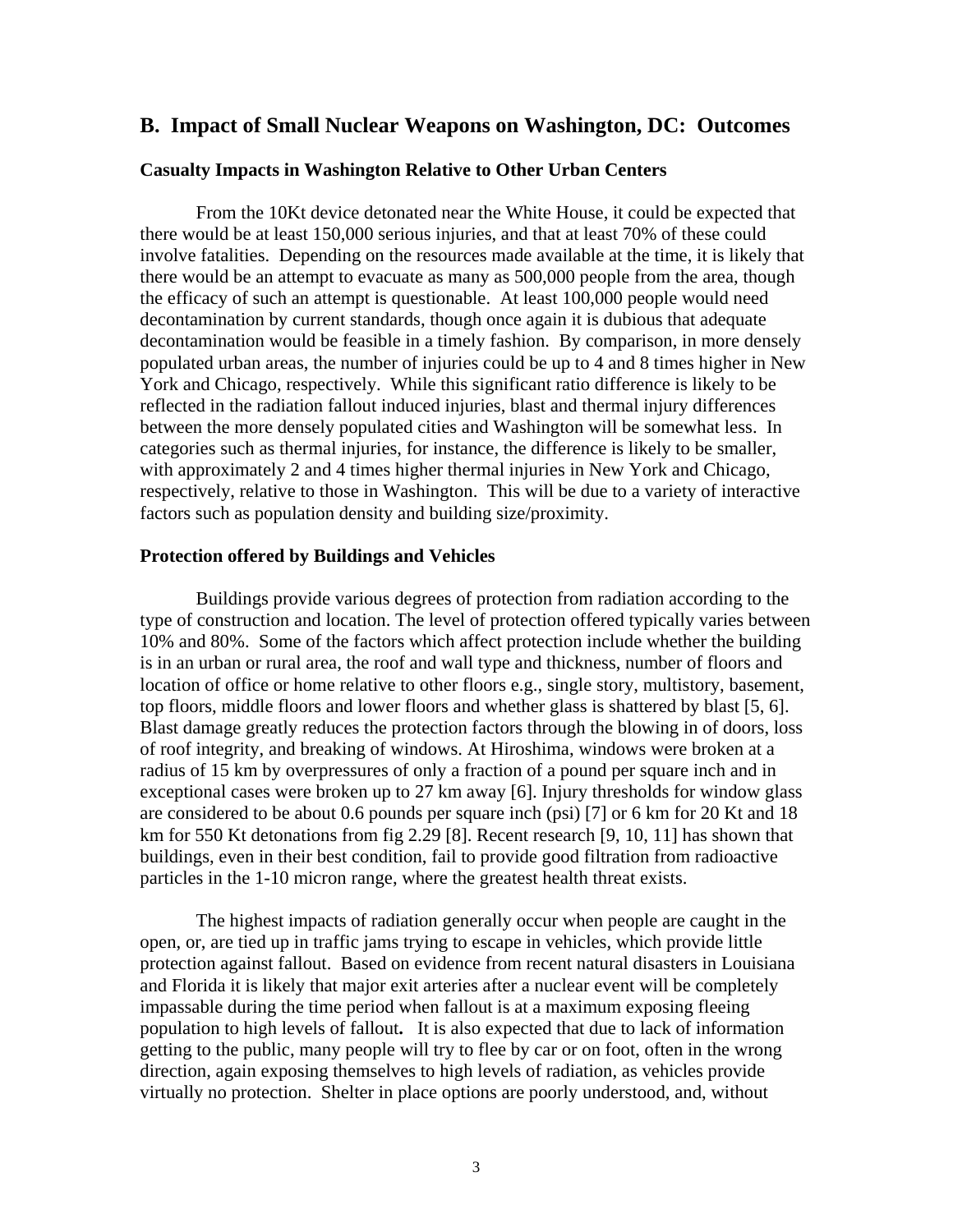effective communications and well thought out and prepared plans by both authorities and potential victims, could prove equally disastrous.

Buildings also protect against thermal effects by blocking a direct line of sight to the detonation. The number, size and orientation of windows; presence or absence of intact windows after the blast; size, number of panes and tinting of glass, presence or absence of bug screens, and height, spacing and orientation of buildings all affect the effectiveness of thermal effects. Window coverings and type of furniture and furnishings will respond differently to the increased thermal surge, with some materials being more susceptible to burning than others.

#### *Thermal Effects – Fires and Burns*

Absorption of thermal energy can cause fires in the vicinity of the detonation point and burns to individuals, either directly from flash burns or indirectly from the mass fires themselves. Binninger et al [8] have conducted work for DTRA on fire prediction modeling. In urban environments, a large number of variables can affect the intensity and impact of the thermal pulse. These include the weapon yield, the fraction of the total yield emitted as thermal radiation, the distance between the weapon and point of interest, and the thermal radiation transmission through the immediate atmosphere.

It is recognized that casualties resulting from fires, and burns in nuclear attack would be of major impact for civil defense [12] and emergency health care. Major fires can occur when thermal fluences exceed 10 calories (cals) / $\text{cm}^2$  and are very common with fluences over  $25 \text{ calls/cm}^2$  although this varies with the type of construction, building contents, and morphology of the city [8, 12]. Fires will start much easier when windows are blown out as glass greatly reduces the thermal fluence inside a room. Skin burns are generally classified into first (like very bad sunburn), second (produce blisters that lead to infection if untreated, and permanent scars) and third degree burns (which destroy skin and underlying tissue) and are dependent upon the intensity of the radiant exposure and the size of the explosive device. The entire US has specialized facilities to treat roughly 1,500 burn victims, and most of these beds are already occupied, which is far less than the burn casualties produced by one single small nuclear explosion. Even a small nuclear event will totally overwhelm our hospitals' ability to take care of resulting burn casualties.

#### *Blast Damage*

Most damage to buildings in cities comes from explosive blast. The blast drives air away from the explosion causing objects to be crushed and high winds that can knock objects down, such as people or trees. Four pounds per square inch (4psi) is usually enough to destroy most residential dwellings. Most blast deaths occur from the collapse of occupied buildings, or from people being blown into objects or objects impacting people. Typically about half the people whose low rise buildings collapse on them survive the collapse.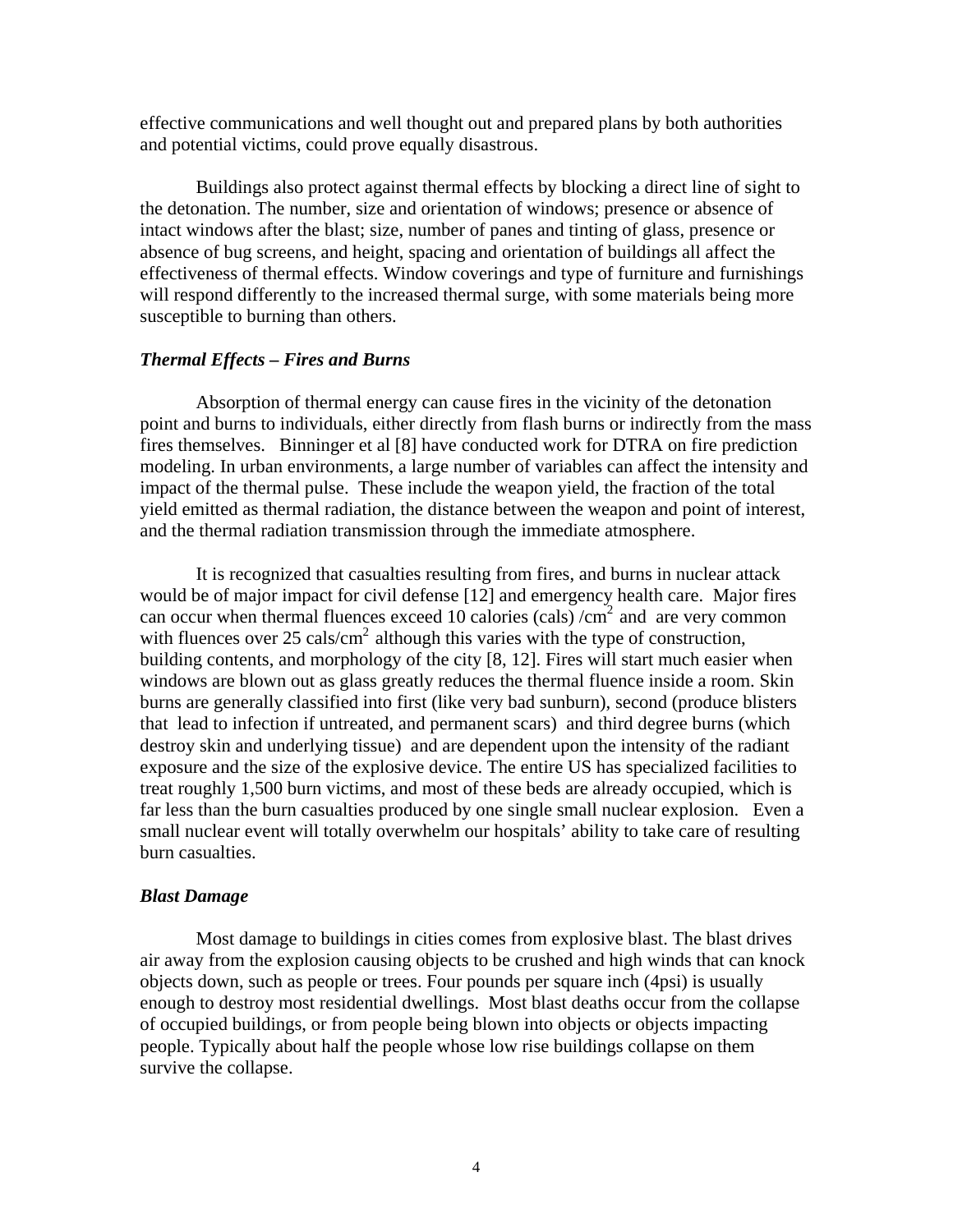#### *Source Region Electro-magnetic Pulse [SREMP]*

Electrical and electronic equipment, both plugged-in and some unplugged, will be severely impacted in areas affected by Source Region Electro-magnetic Pulse [SREMP]. SREMP is produced by low-altitude nuclear bursts and will affect areas of from 3-8 km radius from the detonation point depending upon yield [33], with National Planning Scenarios assuming 4 kms for a 10 Kt device. This is roughly the same region likely to be affected by blast and shock. For hospitals this means power and any connected backup power sources will be lost, and most equipment connected using a plug to access power will likely have been destroyed by SREMP. Equipment that is unplugged may or may not be affected. SREMP affected areas extend up to the 1psi blast contour for small blasts  $(<10$  Kt).

#### *Prompt Radiation*

Prompt radiation occurs from fission products in the first second after a nuclear explosion. In general, radiation doses closer to ground zero are very high with a rapid fall off in dose as one proceeds outward. Within the inner zone near ground zero fatalities are generally 100% for those exposed in the open, and, even for those in buildings, mortality will be high except for those in basements.

## *Fallout Radiation*

The conical-shaped plumes of casualties generated by radioactive fallout account for the largest geographic distribution of effect from most nuclear weapon detonations. Most of the radioactive particles generated by the blast will fall within 24 hours on areas extending out from ground zero in the direction of prevailing winds, and is referred to as early fallout. These early fallout areas will have very high fatality rates in limited areas, with the appearance of radiation syndromes over the next several days. A major issue is the contrast between high toxicity in early fallout areas and relatively low or no toxicity in later fallout areas. Indeed, there will be a very great difference in risk between the early fallout induced fatalities and the much wider dispersion of fallout that would occur over the ensuing days. A major problem in risk communication will be the likely severe overestimation of risk from this later fallout, and the subsequent unnecessary dispersion of resources and fear/terror in areas which actually will have relatively little or no risk from the low levels of fallout there.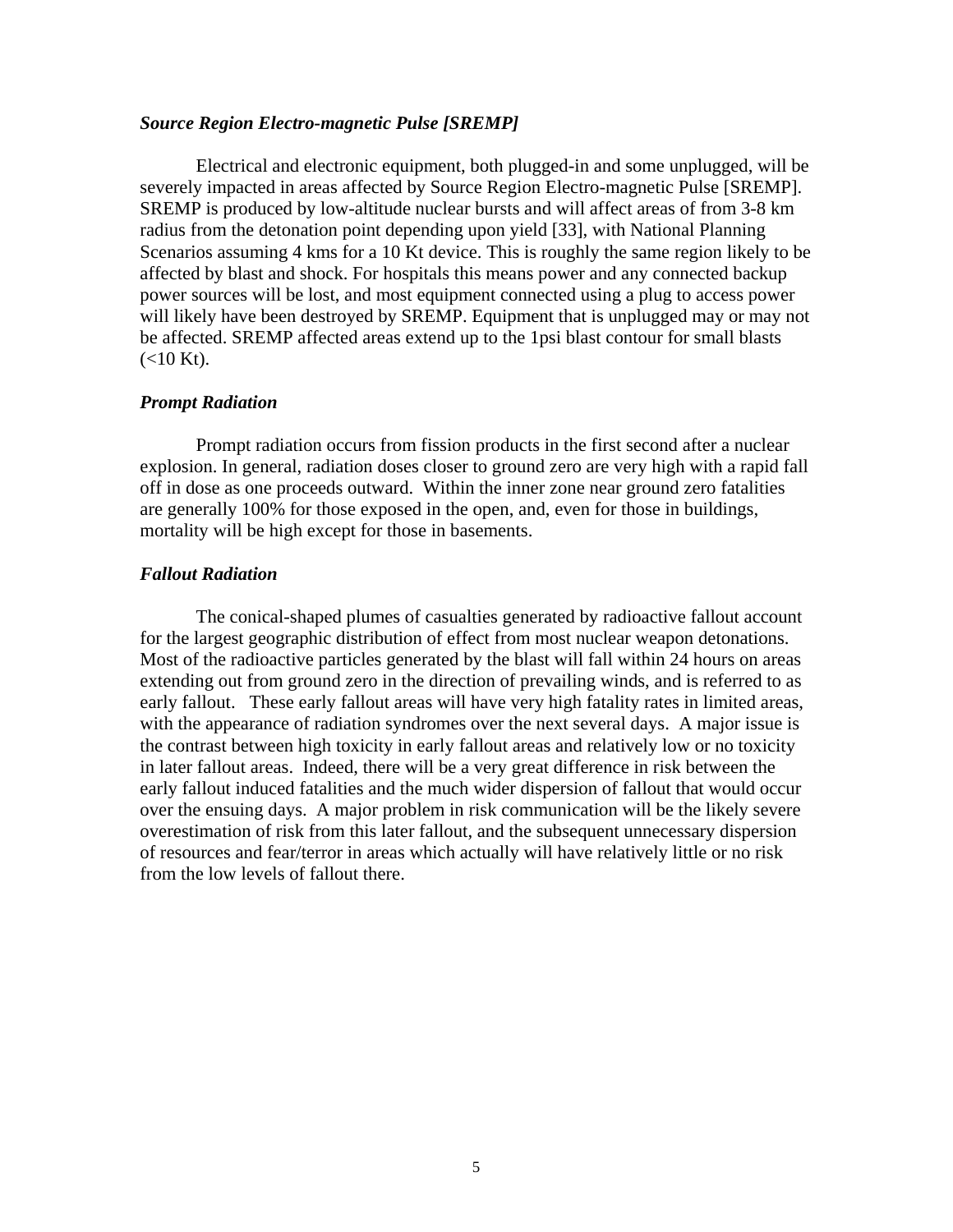# **C. Impact of Small Nuclear Weapons on Washington, DC: Emergency Response Recommendations**

#### **Expansion of nuclear attack emergency response personnel**

 As there is little doubt that a nuclear weapon event will exceed the emergency response system capacity, particularly in the first hours of the event, it is obvious that an expansion of properly trained personnel to meet this glaring deficiency needs to be considered. There are a number of professional groups that have extensive health care training, but are not typically employed in emergency medicine due to the extensive additional training currently (and justifiably) required. Pharmacists, dentists, and veterinarians, for instance, take many of the same core health care courses as do physicians, nurses, and may even exceed the basic health care curricula of most paramedics and emergency medical technicians. It is worth consideration that with a certain level of additional training, these ancillary health care workers could be incorporated into an all-hazards emergency health care paradigm, especially with mass casualty burn care. The mobilization of health care workers from adjoining regions will be needed, as well as legislative remedies to allow for these personnel to function under a different standard of care in the event of overwhelming surge capacity [14].

 The gap between resources and mass casualty surge is so significant that we can expect that there will still not be enough health care workers even with Herculean efforts to train and mobilize large numbers of ancillary health care personnel. Particularly problematic is the issue of the security support that this enlarged health care community will require under the unfavorable conditions surrounding the production of mass casualties.

 The latent period that will certainly extend for many hours before substantial regional and federal resources arrive dictates local personnel dependence, whether healthand/or security-trained or not [15]. As the overwhelming majority of these victims would not be expected to survive until the regional and federal medical support could arrive, a maximal effort locally would be required in order to reach at least a portion of the patients that would be survivable with minimal care. Survival rates could be significantly increased if ancillary health personnel and properly trained citizens in support roles were trained in limited but strategic roles such as burn triage, debridement of wounds and administration of ameliorative short-term care. Infection is a major problem in the treatment of burn victims as well as other communicable diseases that would proliferate after nuclear attack [16,17,18]. The expansion of the proper debridement of wounds enabled by medical personnel expansion, followed by the appropriate pharmaceutical intervention to prevent subsequent infection would significantly increase mass burn victim survivability. A security support role for these personnel would include protection of patients and marking of the burn victim treatment site with a distinctive flag for further treatment later as additional resources become available. Emergency community clinics with their pharmaceuticals will need appropriately trained staff and protected by local volunteer law enforcement personnel, such as Volunteers in Police Service [19].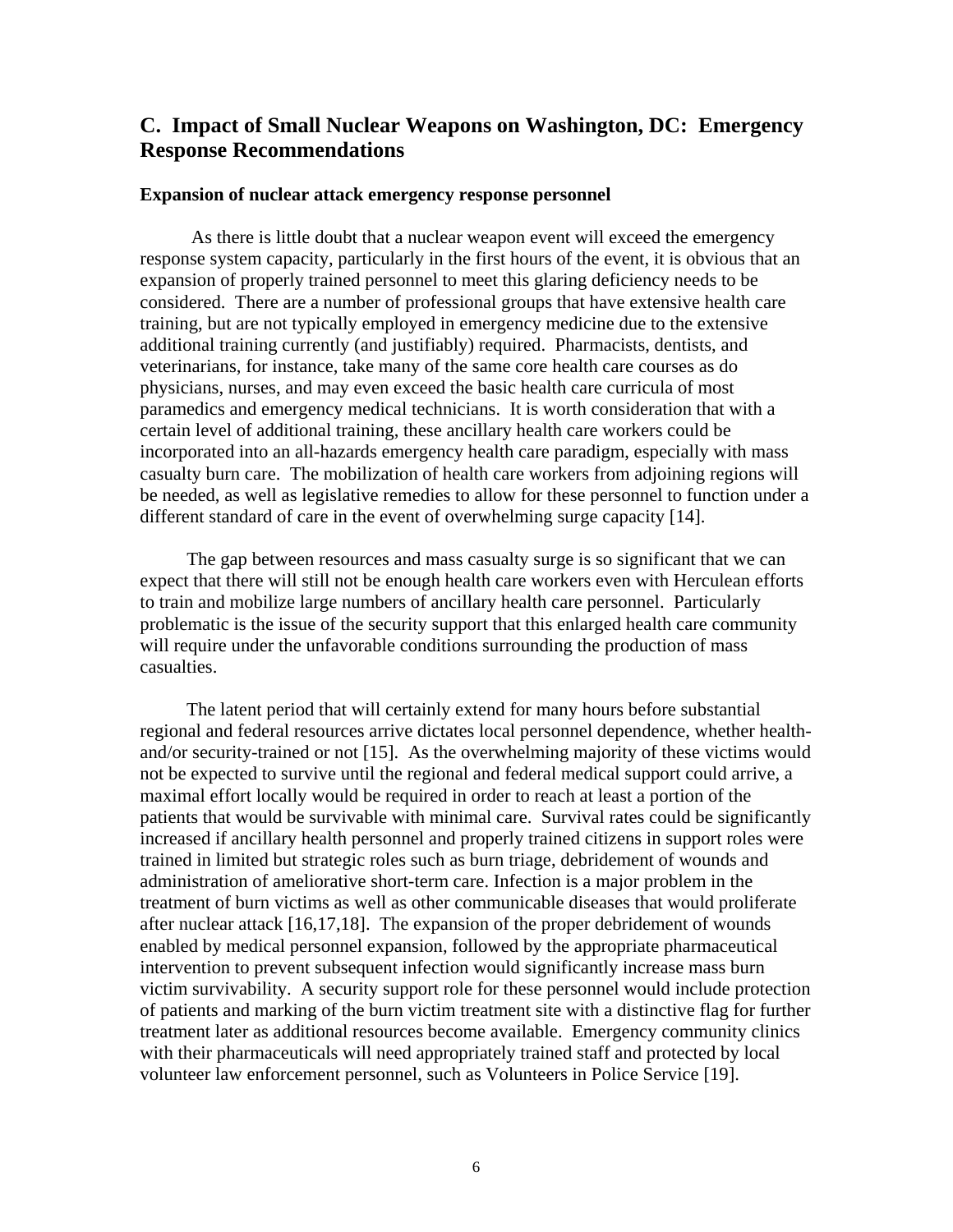We need to estimate numbers and varieties of occupational groups in the Medical Reserve Corps (MRCs) [20] that would constitute the most effective health care and security cooperation in nuclear events, which would also have similar utility in all largescale CBRNE mass casualty scenarios. The high degree of combined injuries in a nuclear attack will require a particularly broad range of occupational groups, as well as dramatically increased numbers of personnel. One example would be how these ratios should change for community health facilities operating in a mainly burn environment from a nuclear explosion for those areas where it was mainly radiation poisoning. It will be important to recruit as many medical personnel as possible with radiation training. There are a number of physicians with some training in radiation detection and effects in professional organizations, such as the American College of Radiology, the Society of Nuclear Medicine, and American Society of Therapeutic Radiology and Oncology [21].

 Supervisor training, cross-training in health care and security procedures, and hands-on exercises are all research questions to be answered for recruiting citizens into health and security support roles. Recruitment of ancillary health care and security support for potentially hazardous service in high consequence events has obvious obstacles. Indeed, in most such events most individuals can be expected to look out for their own enlightened self interest, and for that of their families and valued relationships. As incentives to train and serve away from their families and increase the participation rate in these difficult times, one viable alternative is to look at making medical care available to volunteers' families and friends, special insurance for their homes, and access to special secure zones for their families and friends during such incidents. As the relative success with each approach is determined, additional incentives need to be evaluated, until successful recruitment goals are achieved in the most vulnerable urban target areas.

#### **Critical need for public information campaigns for mass casualty response**

Media training also provides considerable opportunities to reach a large number of potential health care and security providers for potential recruitment into high consequence medical support. Indeed, a "marketing" approach to reaching potential populations for recruits would be expedited by mass informational screening such as videos targeted for specific occupational or cultural populations. One viable approach would be to develop specific videos tailored to help recruit specific occupational groups to join the emergency health care providers and security support individuals. These information campaigns could be utilized to establish partnerships between community leaders, emergency responders, and the recruitment of "ancillary emergency responders" to facilitate two-way communication during mass casualty crises. Emergency responders will be able to make effective recommendations and monitor the responses of community members to the recommendations. It is important for the health care workers to know that the likelihood of significant radiation exposure to staff under most circumstances is actually small [22]. Community leaders are gatekeepers to provide access to those community members who could be the most profitable recruits to assisting in local mass casualty management.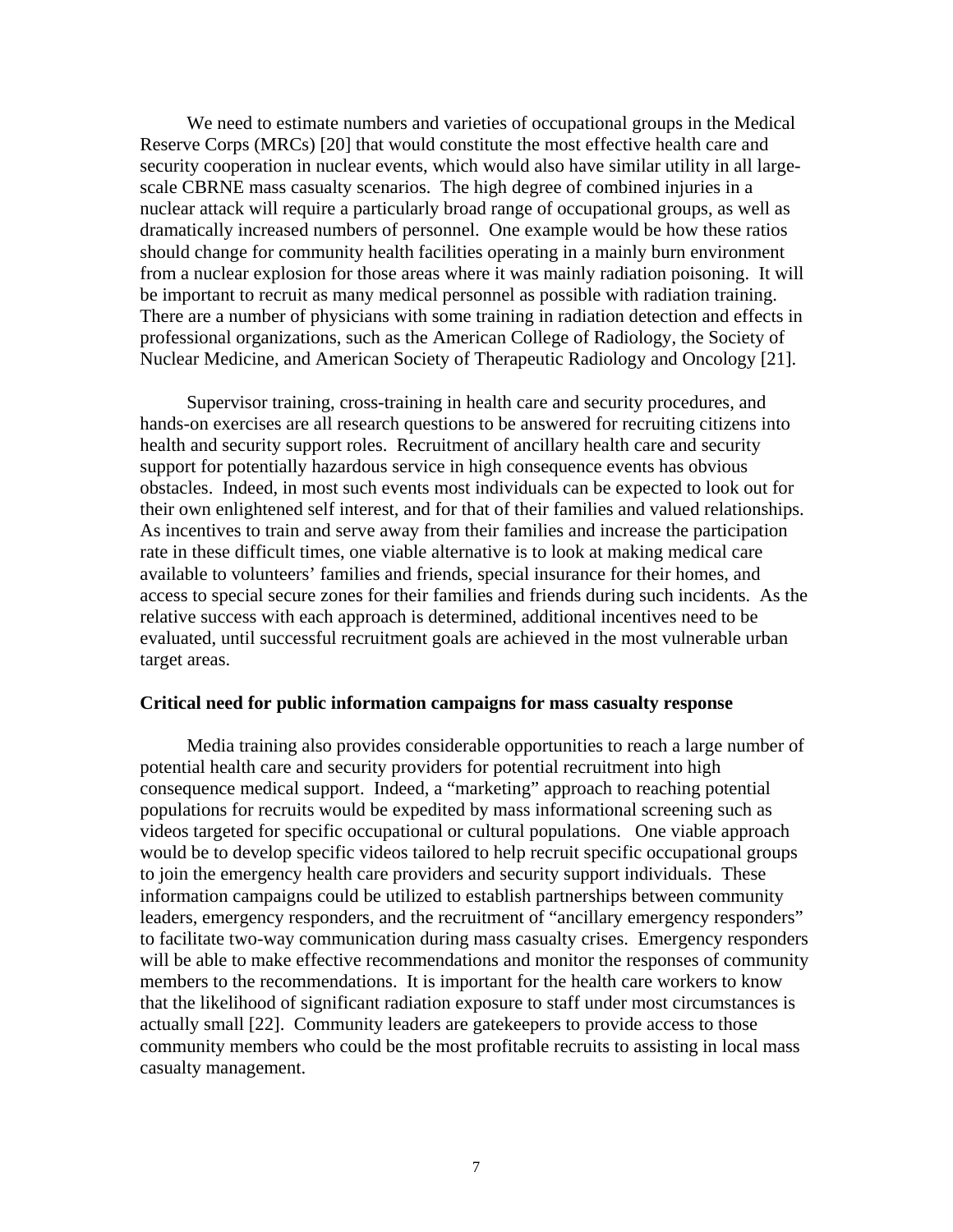#### **Monitoring of nuclear attack patients as part of internally displaced populations**

Among the issues related to all mass casualty medical care in the event of a major catastrophe are the thousands of internally displaced citizens (IDCs) who are displaced from their homes for lengthy periods. These people will need to be sheltered, fed, given potable water, non-food items, and basic health care such as immunizations or medicine. Security will be to be provided in adequate numbers to protect them from theft and from sexual assault, both of which reach alarming rates during crises situations all over the world.

 It is essential that all IDCs be monitored to ensure that appropriate medical care is delivered to those in priority sequence, and to ensure that black-market activities are suppressed and that security, especially of women and children, is rigidly enforced. Security is always a major factor wherever there are large numbers of IDCs, especially as would occur in conjunction with mass casualties. Indeed, profound effects can be expected with the staff of burn units in these crises with both the surge in patients as well as security concerns[23]. Many people are threatened and prevented from reaching medical care. Monitoring of IDCs requires registration and a data base to keep track of all assistance and population movements.

 The need for mass casualty care needs to be estimated carefully for mass burn care needs and in an all-hazards context in close relationship to the registration for IDCs, and appropriate training given. Ratios then need to be established for numbers of IDCs in different situations per security staff member and for IDCs per overall mass casualty patients, as well as subcategories such as IDCs per burn patients. Numerous other details would also be quantified for these categories, such as, for example, safety at toilets, which would depend upon numbers of supplemental toilets, location of toilets relative to perimeter, security of perimeter, location of men's relative to women's toilets and access routes, and lighting of toilets. Principles for laying out camps in great detail have been worked out by UNHCR, Norwegian Refugee Council and others, whether from scratch or extending existing facilities [24,25,26]. Protocols can be set in place in order to allow for high volumes of burn patients to be triaged and treated without a verified burn unit [27]. Systems to track large numbers of IDCs and refugees exist in many countries overseas and are administered by United Nations agencies such as OCHA and UNHCR. These systems need to be adapted and be made ready for use in urban nuclear attack.

#### **Adaptations of pharmaceutical stockpile properties to mass casualty care**

 The pre-positioning of stockpiles of narcotics for use in mass burn care and the training of community workers will aid in the treatment of thousands of victims that would result from an urban nuclear attack, who otherwise would not receive these critically-needed medications (especially for burn treatment) until much later. In the anticipated target areas, it will be necessary to develop a plan for housing and securing a stockpile of narcotics for use in the event of a nuclear attack on a major city. Narcotics will have to be stored at military bases, police stations and jails. These places have 24 hour security and are easy to locate. The narcotics will have to be stored in a secure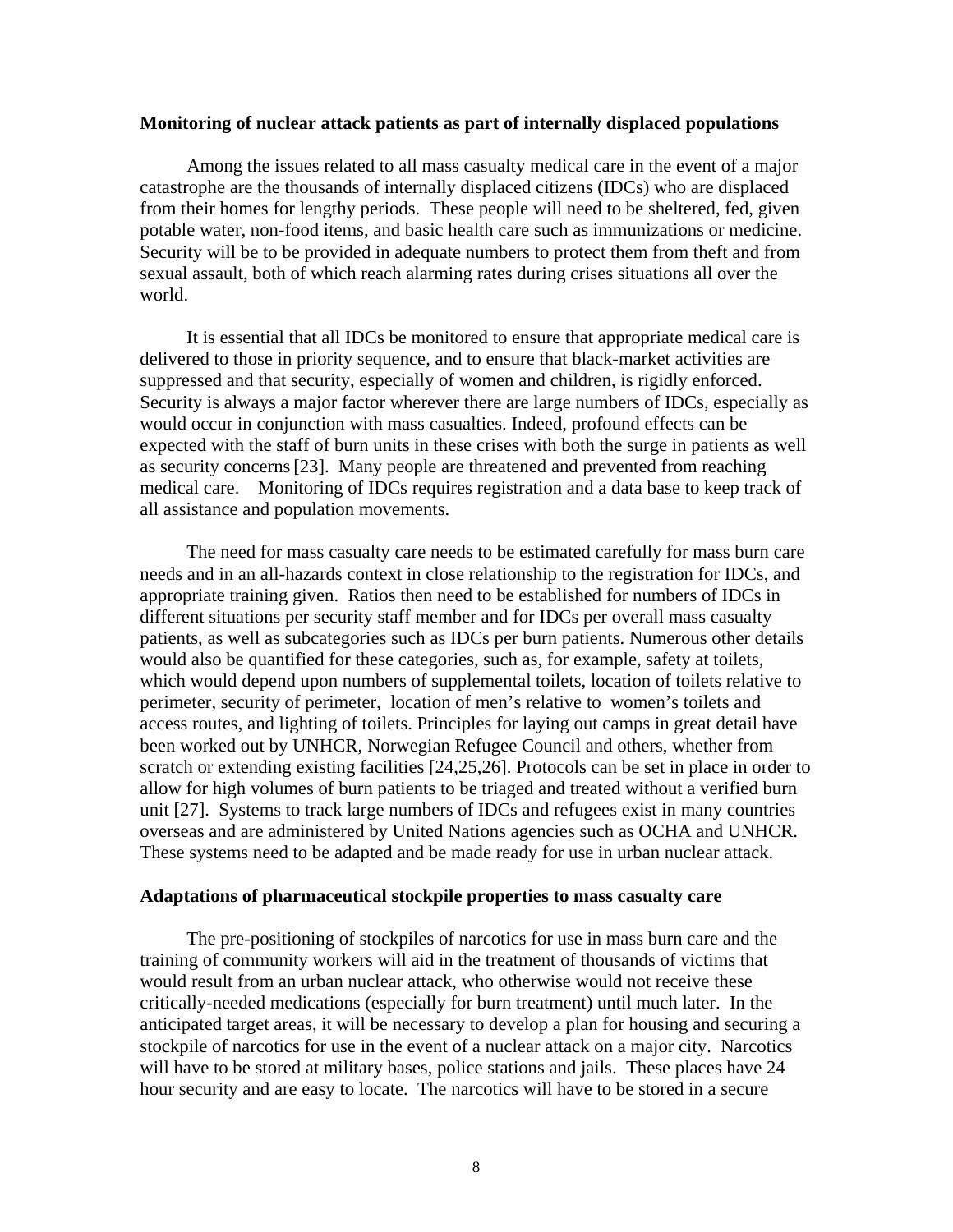facility and monitored monthly for inventory by a pharmacist. One way to test the security of the facilities in advance of a crisis would be to make up sham morphine vials and place them in such a facility and monitor for theft.

 Preparation for a nuclear event would require the development of a procedure for dispensing narcotics in the most efficient manner to serve mass burn casualties under crisis conditions. It will also be necessary to address laws concerning record-keeping, access to medications and HIPPA regulations. In most states the governor has the authority to suspend dispensing laws in an emergency. Well in advance of these mass casualty crises, a general policy would have to be developed and distributed to all State Boards of Pharmacy for lobbying their legislatures for the necessary changes in the law to allow these doctrines to be enacted by law. Training programs for community preparedness to enact these changes in pharmaceutical interventions would include first aid courses, CPR, pain assessment, medication administration, incident command and radio communications. The effectiveness of these training programs would have to be evaluated through simulation testing and table-top exercises.

# **Rapid mobilization of medical resources and personnel for nuclear attack mass casualty care**

 As most high consequence events are likely to both occur in urban areas and overwhelm (and derange) the available medical response there, the ability to rapidly and safely transfer medical personnel and equipment from surrounding areas is indispensable [28]. In most high consequence events, and especially in a nuclear detonation, medical personnel ingress and patient egress from the affected areas in urban environments will be severely constrained along land routes by panic evacuation, hazardous chemical, biological, or radiological conditions, building and road rubble distortions, and security and/or quarantine restrictions. The need to get medical personnel from outside areas into the affected urban areas would be severely constrained, especially in the first hours and days after an event when the medical care is needed the most, especially for burn care. Certain categories of equipment, such as ventilators, will also be in very short supply [29,30]. Many of these difficulties could be overcome with the utilization of air transport and medical evacuation capabilities, if adequate landing and response areas could be established where they were needed, and in a timely manner. In these areas, specific locations where airstrips could be rapidly constructed could be identified in advance of a crisis. Medical air evacuation, when quickly rendered feasible, can be the most feasible means of getting large numbers of patients that were seriously in need of medical care to distant medical facilities. The U.S. has the most extensive large airplane transport fleet in the world, which demands its incorporation into a credible urban medical transport response in high consequence events.

 For each of the high consequence attack scenarios envisioned in an urban area, the optimal operational locations could be identified for health care response based on air transport intervention potential. In these predetermined regions, landscape features that could permit a minimum of a 3,500' straight, level runway with the least effort would be identified. This is the smallest airstrip that is normally considered by the military as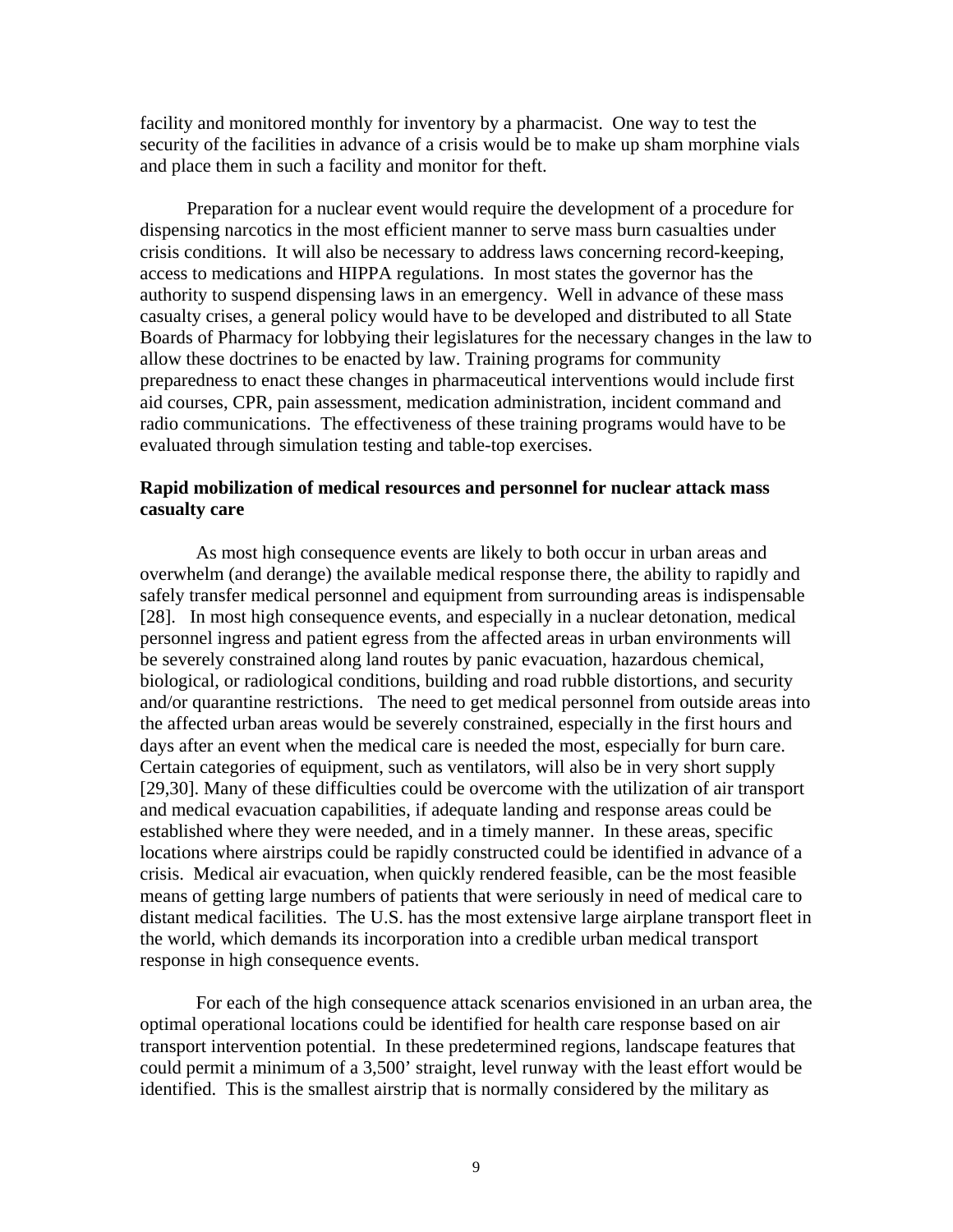acceptable for the workhorse airplane of their transport fleet, the C-130. For the most part, this will involve straight sections of wide freeways, although other large areas might be incorporated. These sections could be identified at various intervals in the health care response regions that could be reasonably be predicted from simulations of the most likely regions to have treatable thermal injuries. Obviously, for the protection of the health care workers, planes would not be sent into the "wedge" of radiation victims, but only in the "horseshoe" areas of thermal affected populations. In this way, the limited resources could be concentrated by air transport into the areas where the most treatable patients are, and yet protect the health care workers. Plans for prepositioned equipment and pretrained local crews could be established to turn these planned areas into airstrips in the first hours after a high consequence event. Items such as bulldozers and sweeper trucks could be placed in warehouses in between nearby airstrip prospect areas, with the crews that would use them living and working in the immediate area. A certain number of supplies could be expected to get the medical response started with the arrival of the first personnel by air. In all of these considerations, a key element is the protection of the responding personnel, where every effort should be made to keep effective doses below 500 mSv (50rem), whole body doses below 1,000 mSv, and equivalent doses to the skin below 5,000 mSv [31].

 Decision-making would be a key aspect of this air transport plan, as incorporated into the training and mobilization plan utilized for the medical and security crews involved in the effort. The ratio of security to medical personnel would need to be established over the course of air transport process. Depending on the security of the site, a higher number of security personnel may be needed if communications from the site indicate instability exists. Issues related to body disposal and removal will also require enhanced security personnel ratios with the expanded medical presence, though appropriate training for the security personnel is essential to preclude a rapid decline in performance under the stressful conditions [32,33]. The ratio of personnel versus supplies would be another issue  $-$  a high ratio of personnel: supplies would be expected in the first flights since some initial supplies were prepositioned, unless communication establishes that supplies have been lost by interdiction or attack. Research should be instituted into the decision making process to establish the progressive ratio change of more supplies and less personnel. Still another complicating factor is the prolonged nature of burn treatment, which will tie up very limited hospital resources in competition with other injury treatment (i.e. trauma) with a higher turnover rate which many will consider a more "efficient" use of these resources.

# **Conversion of Military Vessels to Civilian Emergency Response Platforms for Nuclear Attack Emergency Response**

 Historically, emergency response/relief efforts for disasters in coastal zones have consisted primarily of the mobilization of land based operations and assets, supplemented by available Navy and Coast Guard vessels. The unusually heavy 2004 and 2005 hurricane seasons exposed enormous weaknesses in the current land based coastal disaster response operations and dramatically illustrated the need for a more balanced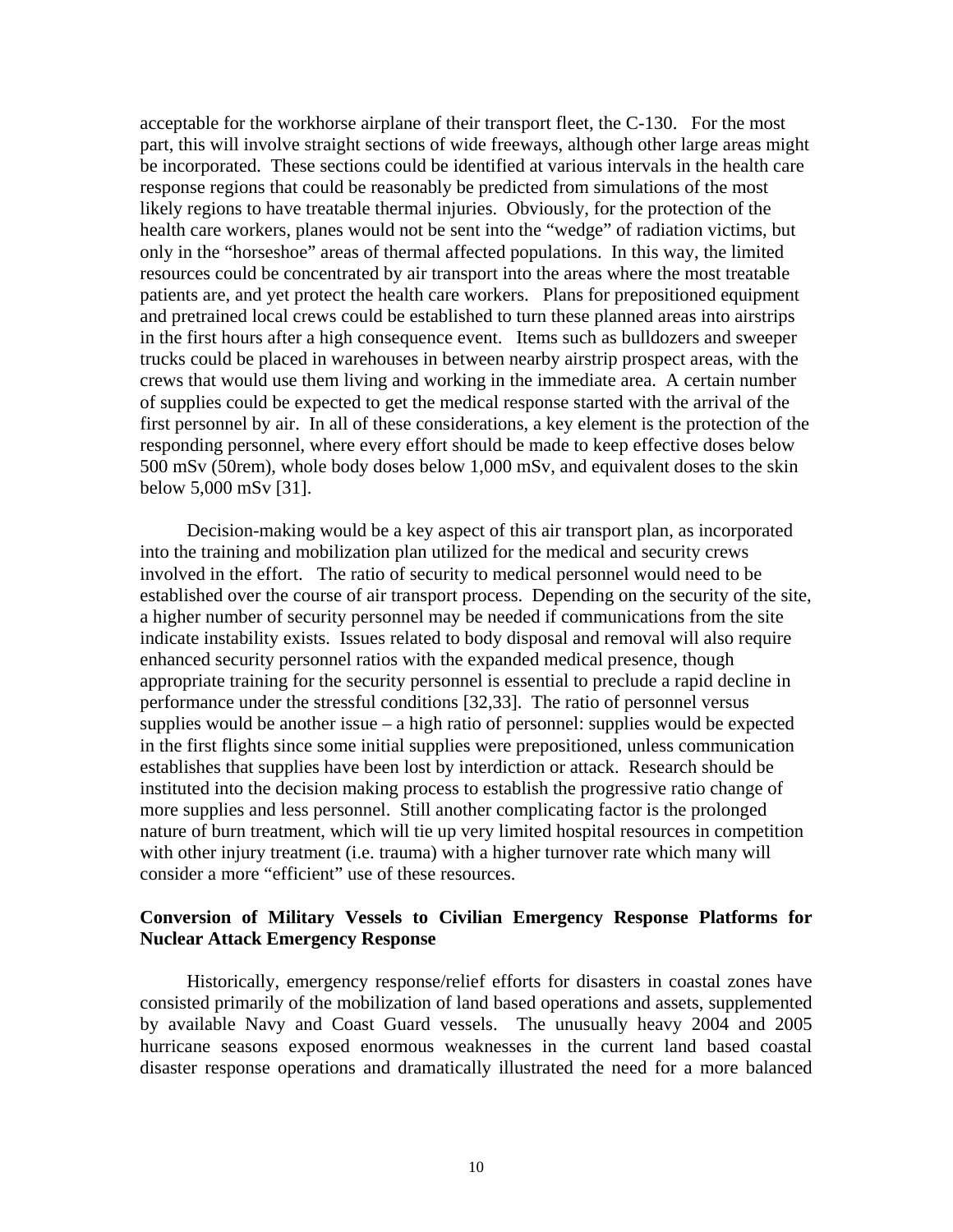approach in managing large-scale coastal disaster response with flexible maritime resource assistance.

 One solution to this need would be to convert military vessels slated for removal from military service to a new role as civilian emergency response vessels dedicated to responding to large scale disasters in the coastal zones of the U.S. At present there exists an overwhelming need to provide specialized emergency response platforms and response teams that are comprehensive in nature and able to quickly overcome a number of possible disaster response shortcomings with solutions that help to further integrate local, state, federal, military, and civilian disaster relief efforts. In order to maintain cost effectiveness, these platforms should be privately built and operated, while being deployed and supervised at the federal level so as to not adversely affect current disaster planning and operational preparedness.

 The flexibility and multitasking capabilities of this approach are based upon the use of obsolete, non-retention equipment and ships currently in the possession of the federal government. The use of these ships and equipment will relieve government disposal dilemmas and save millions in tax dollars while providing chemical, biological, nuclear (CBN) protected, self-sufficient and hardened emergency response platforms and logistical centers for "on scene" emergency response support for coastal disasters. This will enable emergency response personnel to carry out a more efficient and effective response during a mass casualty event or other large-scale disaster. This could provide a modern maritime emergency response platform that is capable of responding and providing disaster response and recovery to a coastal area of more than 15,000 square miles—that can integrate and enhance the effectiveness of both civilian and military disaster response teams and assets. These ships could address a number of problems inherent in the areas of mass casualty/emergency response, including: providing improvements in response capability and care of casualties, consumables provision/distribution, fuel distribution, transportation, safety, and overall disaster site command and control. With more than 60% of American citizens living in coastal counties, the use of these ships will provide much needed and unprecedented support for a number of important laws pertaining to national security such as: P.L. 109-417/The Pandemic and All Hazards Preparedness Act, Homeland Security Presidential Directive #18, and #20, National Security Presidential Directive #51, and the National Communications System Directive #3-10.

#### **About the Authors:**

Cham E Dallas is Professor and Director, Institute for Health Management and Mass Destruction Defense, College of Public Health, University of Georgia. William C Bell is Senior Research Scientist, Institute for Health Management and Mass Destruction Defense College of Public Health, University of Georgia

Correspondence to Dr. Cham E Dallas, Director, Institute for Health Management and Mass Destruction Defense, College of Public Health, University of Georgia, Athens, GA, 30602; e-mail: [cdallas@mail.rx.uga.edu,](mailto:cdallas@mail.rx.uga.edu) website: [www.ihmd.uga.edu](http://www.ihmd.uga.edu/)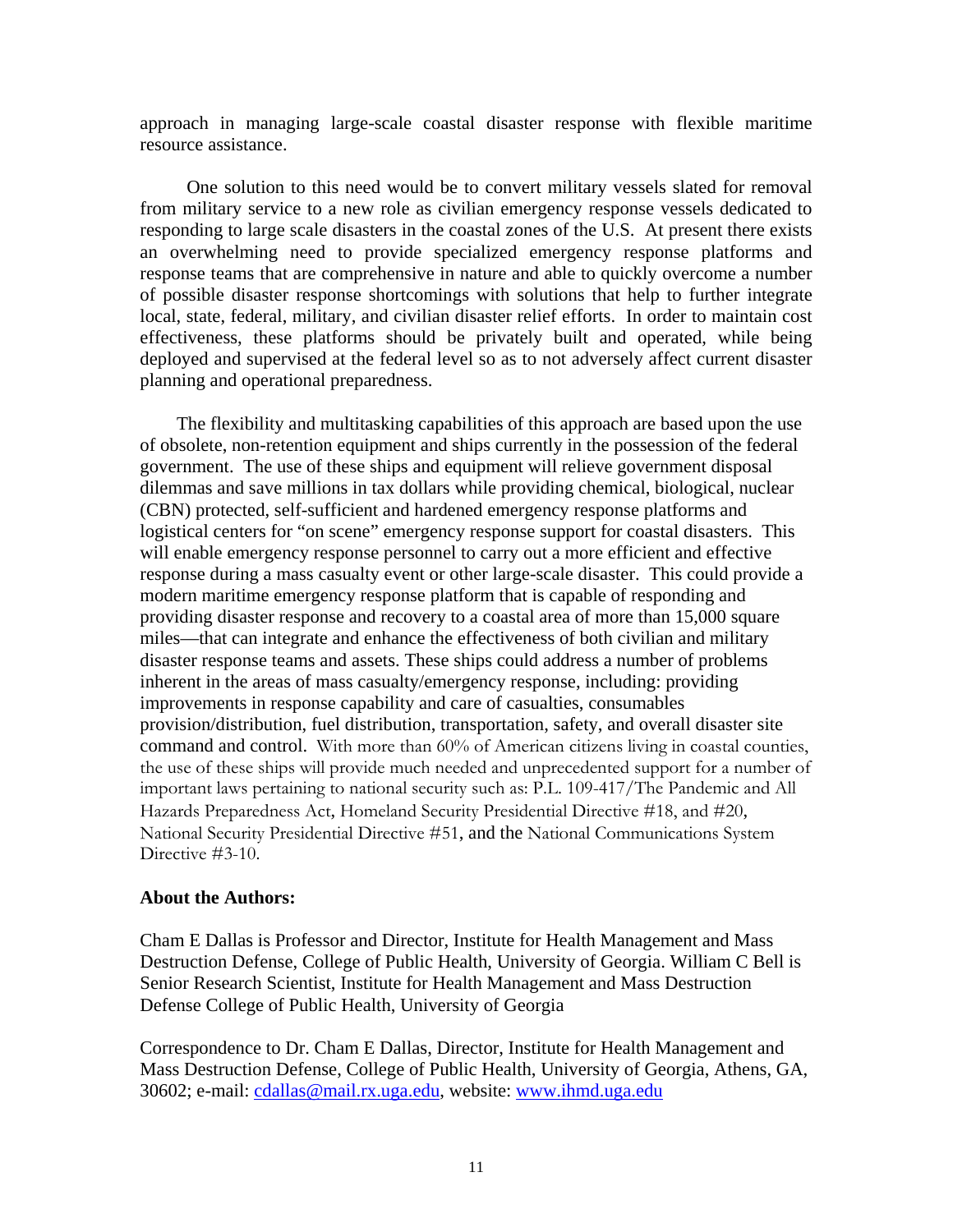# References

- 1. American College of Emergency Physicians. **SARS-SP Task Force 2004**,. [http://www.frontlinesmed.org/SARS-SP]
- 2. National Commission of Terrorist Attacks Upon the United States: **9-11 Commission Report** [http://www.9-11commission.gov/report/911report.pdf]
- 3. Department of Homeland Security: National Response Plan. [http://www.dhs.gov/xlibrary/assets/NRPbaseplan.pdf].
- 4. Eisenbud M: **Environmental radioactivity from natural, industrial and military sources.** 3rd Edition, Academic Press; 1987
- 5. Glasstone S, Dolan PJ: **Thermal Radiation and Its Effects, chapter 7 in the effects of nuclear weapons United States Department of Defense and the Energy Research and Development Administration.** 3<sup>rd</sup> Edition. 1997.
- 6. British Medical Association: **The medical effects of nuclear war.** British Medical Association 1983.
- 7. **Infosource Group, Toronto, Canada American Directory of Hospitals**. 2004.
- 8. Binniger G, Hodge JK, Wright S, Holl S: **Development of a fire prediction model for use within HPAC.** Unpublished report. L3 Titan Corp. San Diego, CA; 2003
- 9. Thatcher TL, Layton DW: **Deposition, resuspension and penetration of particles within a residence.** *Atmospheric Environment* 1995 29(13): 1487-1497.
- 10. Wallace L: **Indoor particles: a review.** *J of the Air and Waste Management Association* 1996 **46**:98-126
- 11. Chao CY, Tung TC: **An empirical model for outdoor contaminant transmission into residential buildings and experimental verification.** *Atmospheric Environment* 2001, **35**: 1585-1596
- 12. Lynn E. *Whole World on Fire.* Ithaca, NY: Cornell University Press; 2004..
- 13. Brode HL. *Fire Targeting Methodology Improvements and Automation.* Alexandria, VA: Defense Special Weapons Agency: Technical Report DNA TR; 1996:94-100.
- 14. Parker MM. **Critical Care and Disaster Management***. Critical Care Medicine.* 2006;34:3:S52-S55.
- 15. Hick JL, Hanfling D, Burstein JL, et al.. **Health care facility and community strategies for patient care surge capacity.** *Annals of Emergency Medicine.* 2004;44:253-261.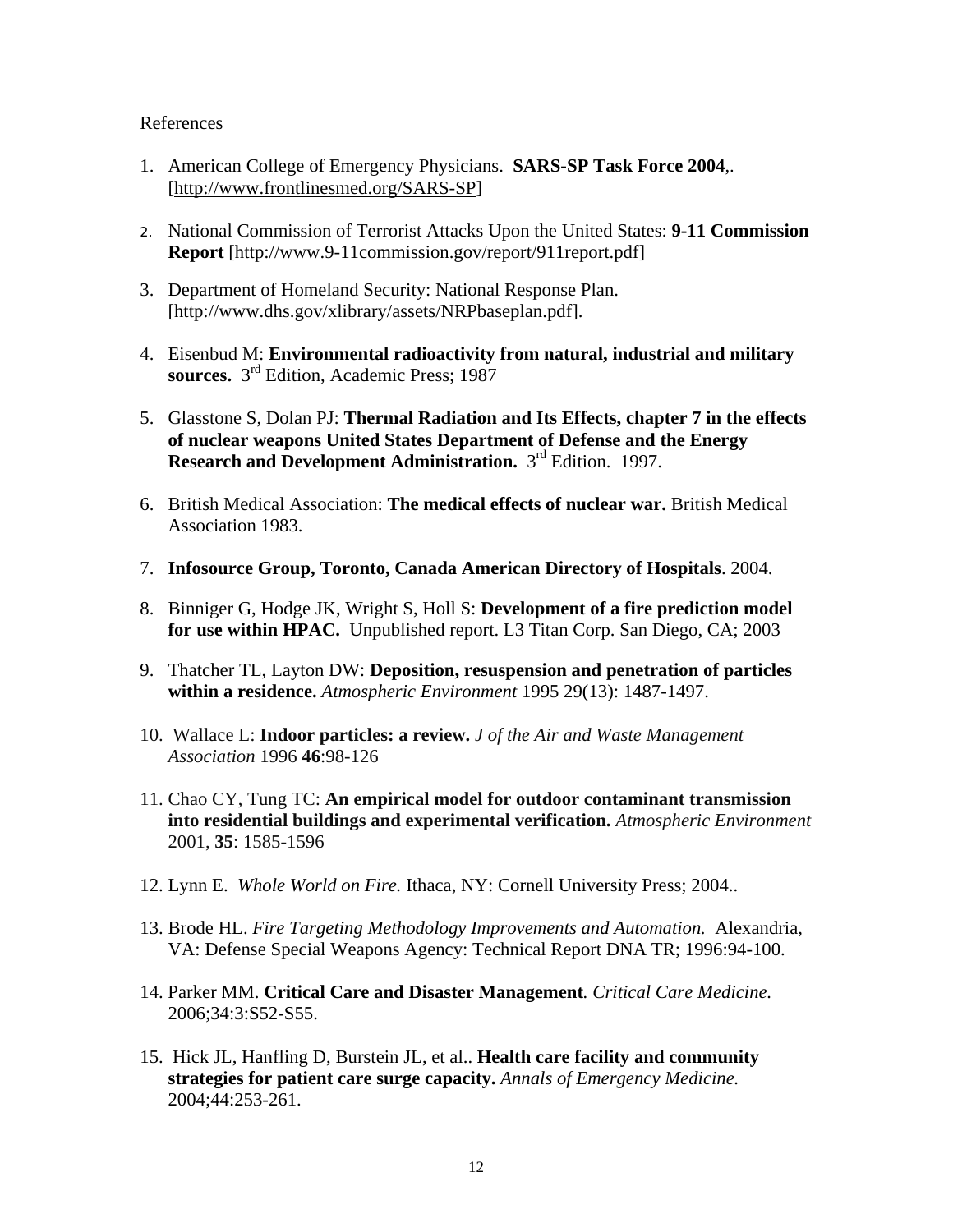- 16. Abrams HL, von Kaenel WE. **Medical survivors of nuclear war: infection and the spread of communicable disease.** *N. Eng. J. Med.* 1981;305:1226-1232.
- 17. McIrvine AJ, O'Mahony JB, Saporoschetz I. **Depressed immune response in burn patients.** *Ann. of Surg.* 1982;196:297-304.
- 18. Munster AM. **Immunologic response to trauma and burns: Overview.** *Am. J. Med.* 1984; 176:142-145.
- 19. Volunteers in Police Service [FEMA web site]. Available at: [http://www.citizencorps.gov/programs/vips.shtm.](http://www.citizencorps.gov/programs/vips.shtm) Accessed July 12th, 2007.
- 20. Medical Reserve Corps [Medical Reserve Corps web site]. July 13<sup>th</sup>, 2007. Available at: [http://www.medicalreservecorps.gov/.](http://www.medicalreservecorps.gov/) Accessed July  $10^{th}$ ,2007.
- 21. Mettler FA. **Medical resources and requirements for responding to radiological terrorism.** *Health Physics Society.* 2005;89:5:488-493.
- 22. Bushberg JT, Kroger LA, Hartman MB, et al. **Nuclear/radiological terrorism: emergency department of management of radiation casualties.** *The Journal of Emergency Medicine.* 2007;32:1:71-85.
- 23. Powers PS, Maher M., Helm MD, et al. **The impact of a disaster on a burn unit.**  *Psychosomatics.* 1986;27:553.
- 24. UNHCR. *Handbook for Emergencies.* Geneva: UNHCR; 1982.
- 25. Kent Harding D. *Camp planning.* [Draft]. Geneva: UNHCR; 1987.
- 26. Norwegian Refugee Council Camp Management [*NRC* web site]. Available at: [http://www.nrc.no/NRC/eng/frames/camp.htm.](http://www.nrc.no/NRC/eng/frames/camp.htm) Accessed July  $10^{th}$ , 2007.
- 27. Leslie CL, Cushman M, McDonald GS, et al. **Management of multiple burn casualties in a high volume ED without verified burn unit.** *Division of Trauma/General Surgery.* 2001;469-473.
- 28. Abrams HL **Medical resources after nuclear war: availability vs. need.** *J. Am. Med. Assn.* 1984;252:653-658.
- 29. Kumar P, Jagetia GC. **A review of triage and management of burns victims following a nuclear disaster.** *Burns.* 1994; 20:5:307-402.
- 30. Rivara FP, Nathens AB, Jurkovich GJ, et al. **Do trauma centers have the capacity to respond to disasters?. Injury, infection and critical care***. The Journal of Trauma.* 2006;61:949-953.